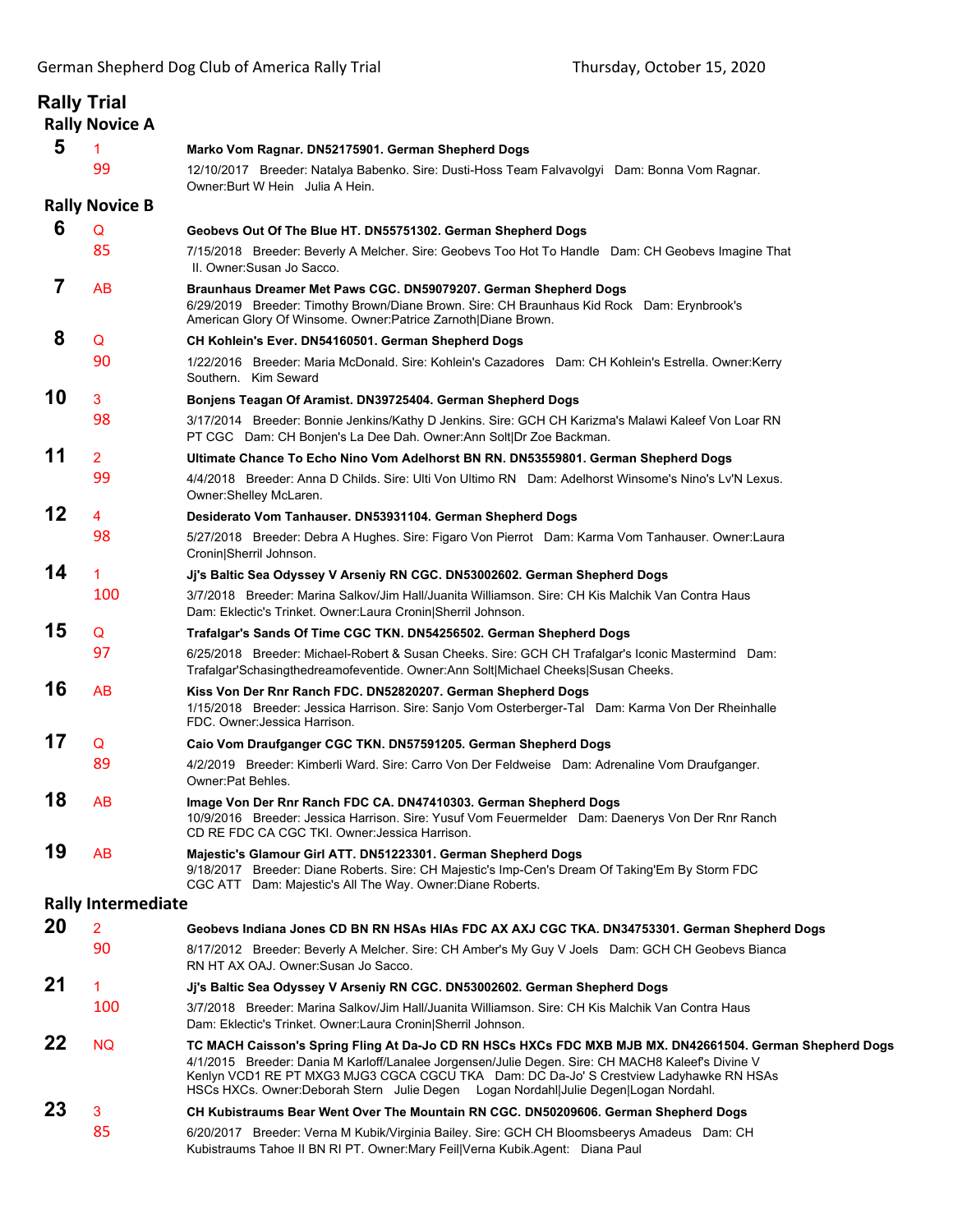| 24                       | AB                      | Ultimate Chance To Echo Nino Vom Adelhorst BN RN. DN53559801. German Shepherd Dogs<br>4/4/2018 Breeder: Anna D Childs. Sire: Ulti Von Ultimo RN Dam: Adelhorst Winsome's Nino's Lv'N Lexus.<br>Owner:Shelley McLaren.                                       |  |  |  |
|--------------------------|-------------------------|-------------------------------------------------------------------------------------------------------------------------------------------------------------------------------------------------------------------------------------------------------------|--|--|--|
| <b>Rally Advanced A</b>  |                         |                                                                                                                                                                                                                                                             |  |  |  |
| 27                       | <b>NQ</b>               | Kubistraums Big Bear Mountain RI DCAT TC CGC. DN50209602. German Shepherd Dogs<br>6/20/2017 Breeder: Verna M Kubik/Virginia Bailey. Sire: GCH CH Bloomsbeerys Amadeus Dam: CH<br>Kubistraums Tahoe II BN RI PT. Owner: Steven Hubacek JoAnn Hubacek.        |  |  |  |
| 30                       | $\mathbf{1}$            | Fenix Von Der Herzen Haus RN CGC TKN. DN52495808. German Shepherd Dogs                                                                                                                                                                                      |  |  |  |
|                          | 100                     | 1/5/2018 Breeder: Mrs. Kim Marie Hart. Sire: Ace Von Der Herzen Haus CGC Dam: Fera Vom Hanrahaus<br>CGC. Owner: Tim Greenwell.                                                                                                                              |  |  |  |
|                          | <b>Rally Advanced B</b> |                                                                                                                                                                                                                                                             |  |  |  |
| 28                       | Q                       | Veritas Von Der Tetiaroa CDX RM4 RAE2 PT NA NAJ XF SWA SCE SBE SHDA DS. DN45329702. German Shepherd Dogs                                                                                                                                                    |  |  |  |
|                          | 98                      | 1/26/2016 Breeder: Jill Doherty. Sire: Argon Vom Land Der Konige Dam: Haylo Von Der Tetiaroa.<br>Owner:Cathy Mitchell.                                                                                                                                      |  |  |  |
| 29                       | AB                      | RACH Rite Of Honor Vom Kraftwerk UD PCDX OM1 BN GN RM3 RAE4 OAP AJP CG. DN29955404. German Shepherd Dogs<br>2/15/2011 Breeder: Wayne Curry. Sire: Oruger The Boom li V Kraftwerk Dam: Chula Von Pantheon.<br>Owner:Luann Vuckson.                           |  |  |  |
| 31                       | 3                       | GCH CH Lindenhill's Cold Pac V Gracelyne CD BN RE CGCA CGCU TKP. DN45534901. German Shepherd Dogs                                                                                                                                                           |  |  |  |
|                          | 99                      | 1/18/2016 Breeder: Michael H Metz/Sheila Metz/Rick Seki. Sire: GCH CH Lindenhill's Martello V Gracelyne<br>Dam: Lindenhill's Gracelyne Tin Cup. Owner:Amber Eisfeld Sheila Metz.                                                                            |  |  |  |
| 32                       | Q                       | RACH Oceania Von Der Tetiaroa UDX2 OM2 VER RM2 RAE4 AX OAJ MXP2 MJP OF. DN38762307. German Shepherd Dogs                                                                                                                                                    |  |  |  |
|                          | 97                      | 12/17/2013 Breeder: Jill Doherty. Sire: Greif Vom Kapbusch Dam: Ixena Von Der Tetiaroa. Owner: Patricia<br>Schneiderjohn.                                                                                                                                   |  |  |  |
| 33                       | Q                       | Xago Vom Drache Feld CD RE CA IPO2 CGC TKN. DN47925101. German Shepherd Dogs                                                                                                                                                                                |  |  |  |
|                          | 97                      | 11/14/2016 Breeder: Rebecca Underwood. Sire: Matty Vom Marketal RE CGCU Dam: Gigi Von Unterholz.<br>Owner:Rebecca Underwood.                                                                                                                                |  |  |  |
| 34                       | $\mathbf{1}$            | Ivy Von Hugelblick UD PCD BN GN GO RA CGC. DN42991103. German Shepherd Dogs                                                                                                                                                                                 |  |  |  |
|                          | 100                     | 4/14/2015 Breeder: Carrie Fohl. Sire: Bolle Ja Na Ka Dam: Ouch Von Hugelblick. Owner: Kathleen Cook.                                                                                                                                                        |  |  |  |
| 35                       | Q                       | Crush Von Der Tetiaroa RA PT NA NAJ NF SWN SHDN CGC TKA. DN55115403. German Shepherd Dogs                                                                                                                                                                   |  |  |  |
|                          | 98                      | 8/6/2018 Breeder: Jill Doherty. Sire: Troll Von Der Tetiaroa Dam: Haylo Von Der Tetiaroa. Owner:Cathy<br>Mitchell.                                                                                                                                          |  |  |  |
| 37                       | Q                       | RACH Riverrun's Axa's Midnight Ash CD BN RM3 RAE3 FDC DJ CGCA. DN41813606. German Shepherd Dogs                                                                                                                                                             |  |  |  |
|                          | 95                      | 8/4/2014 Breeder: Paula Thomason. Sire: Django Von Haus Jurjim Dam: Acris Z Maleho Mesta.<br>Owner: Paula Thomason.                                                                                                                                         |  |  |  |
| 38                       | Q                       | Jazzcreek's Take A Chance CDX BN GN RM3 RAE2 FDC MX AXJ MXP MJP OF OFP. DN41496501. German Shepherd Dogs                                                                                                                                                    |  |  |  |
|                          | 97                      | 12/1/2014 Breeder: Joan Plank. Sire: Jazzcreek's Bolt Of Lightning Dam: Jazzcreek's Satin Sadie.<br>Owner: Joan Plank.                                                                                                                                      |  |  |  |
| 39                       | AB                      | CH Dawnhill's Cedar Springs BN RE SWN CGC. DN47827506. German Shepherd Dogs<br>10/18/2016 Breeder: Dawn Van Dyken. Sire: GCHG CH Stuttgart's Single Action Army V Hammersmith RN<br>Dam: Dawnhill's Hatteras. Owner: Dawn Van Dyken. Agent: George Berstler |  |  |  |
| 40                       | 4                       | Icon Von Hugelblick CDX PCD BN GN RI CGCA TKI. DN42991104. German Shepherd Dogs                                                                                                                                                                             |  |  |  |
|                          | 99                      | 4/14/2015 Breeder: Carrie Fohl. Sire: Bolle Ja Na Ka Dam: Ouch Von Hugelblick. Owner: SHARON<br>JORDAN.                                                                                                                                                     |  |  |  |
| 43                       | 2/HTO                   | Brennan's Luna CDX PCDX BN GN RE FDC DCAT CGCA CGCU TKA. PAL268622. German Shepherd Dogs                                                                                                                                                                    |  |  |  |
|                          | 100                     | 12/19/2013 Breeder: . Sire: Dam: . Owner: Erika Brennan.                                                                                                                                                                                                    |  |  |  |
| <b>Rally Excellent B</b> |                         |                                                                                                                                                                                                                                                             |  |  |  |
| 28                       | Q                       | Veritas Von Der Tetiaroa CDX RM4 RAE2 PT NA NAJ XF SWA SCE SBE SHDA DS. DN45329702. German Shepherd Dogs                                                                                                                                                    |  |  |  |
|                          | 95                      | 1/26/2016 Breeder: Jill Doherty. Sire: Argon Vom Land Der Konige Dam: Haylo Von Der Tetiaroa.<br>Owner:Cathy Mitchell.                                                                                                                                      |  |  |  |
| 31                       | Q                       | GCH CH Lindenhill's Cold Pac V Gracelyne CD BN RE CGCA CGCU TKP. DN45534901. German Shepherd Dogs                                                                                                                                                           |  |  |  |
|                          | 98                      | 1/18/2016 Breeder: Michael H Metz/Sheila Metz/Rick Seki. Sire: GCH CH Lindenhill's Martello V Gracelyne<br>Dam: Lindenhill's Gracelyne Tin Cup. Owner: Amber Eisfeld Sheila Metz.                                                                           |  |  |  |
| 32                       | $\mathbf{2}$            | RACH Oceania Von Der Tetiaroa UDX2 OM2 VER RM2 RAE4 AX OAJ MXP2 MJP OF. DN38762307. German Shepherd Dogs                                                                                                                                                    |  |  |  |
|                          | 100                     | 12/17/2013 Breeder: Jill Doherty. Sire: Greif Vom Kapbusch Dam: Ixena Von Der Tetiaroa. Owner: Patricia<br>Schneiderjohn.                                                                                                                                   |  |  |  |